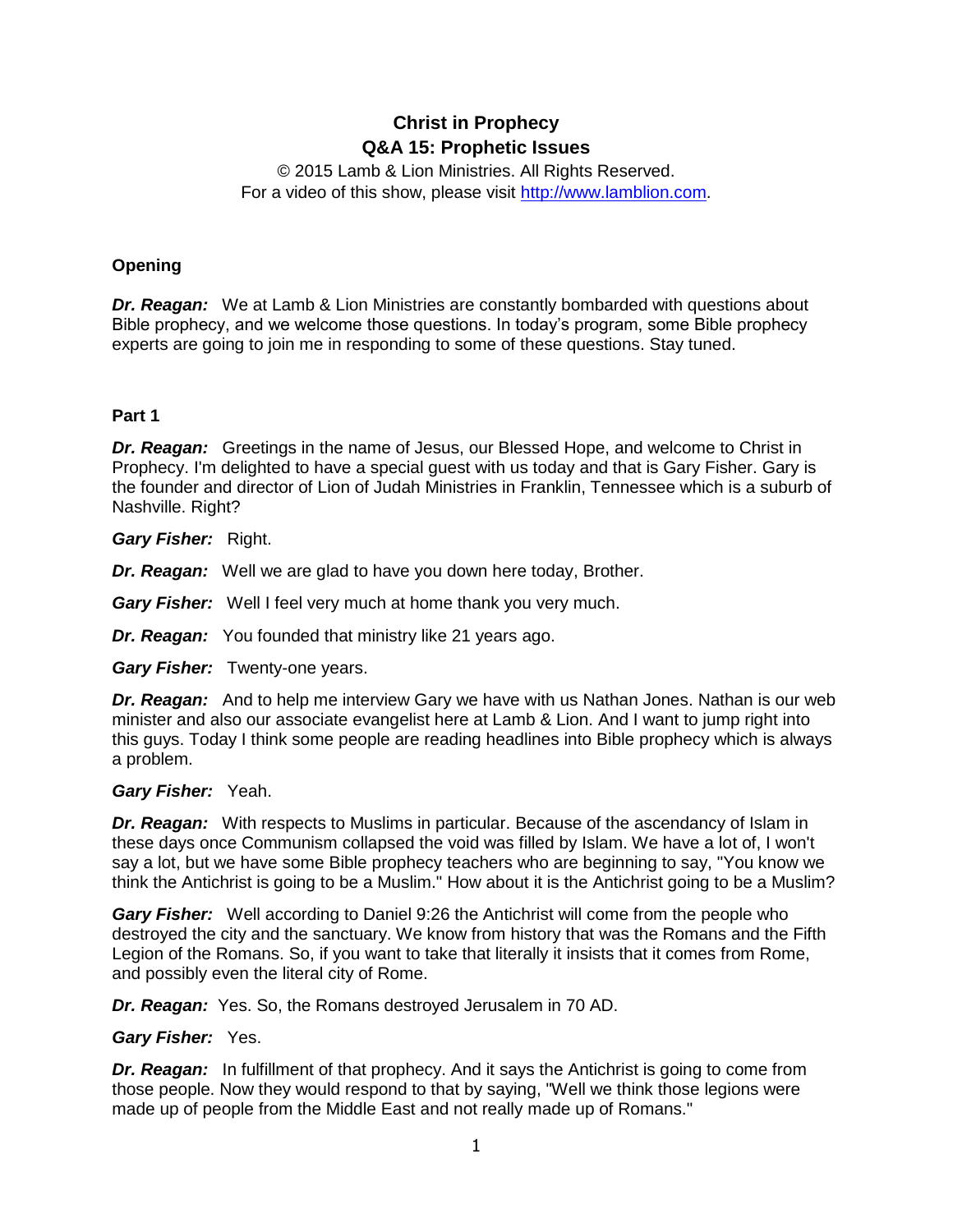*Gary Fisher:* Yeah, I've heard that.

*Nathan Jones:* It's not right.

*Dr. Reagan:* But it's not true.

*Nathan Jones:* No.

*Dr. Reagan:* And furthermore you know my response to that was even if it were true it was the Roman government who had those troops sent there. And they were under Roman leadership.

*Gary Fisher:* Yes.

**Dr. Reagan:** And it was Roman decision to destroy the city and all. But really they were made up of Romans.

*Gary Fisher:* Well they adopted, or conscripted people along the way, but the majority of the army was still Roman. It was the Fifth Legion, and they are the ones that were responsible for the destruction.

*Dr. Reagan:* Well sometimes they say, "Well, you got to consider the fact that the Roman Empire ended up being two divisions. There was the Western Empire and the Eastern Empire and so that could mean that a Muslim could be the Antichrist because of this Eastern wing." But what they forget there is that eastern wing developed long after 70 AD.

*Gary Fisher:* Absolutely.

*Dr. Reagan:* It wasn't there in 70 AD. Go ahead.

*Nathan Jones:* Well I find a hard time believing that a Muslim will be the Antichrist because there are some prophetic wars coming up that will basically destroy Islam. We are talking about the Psalm 83 War where Israel subjugates the neighbors directly bordering them. And then the Ezekiel 38 & 39 War better known as the Gog and Magog War; and that is where Russia, with a Islamic coalition of Iran, the Stan nations, Libya, Turkey. They all get together, they all come to try to destroy Israel and God steps in and destroys them all. Now, if we are at the point where, and all the timing signals look like that happens before the Tribulation then how can Islam which will no longer be a major player in the world produce the world leader?

*Gary Fisher:* Well absolutely.

*Dr. Reagan:* Go ahead.

**Gary Fisher:** Excuse me. If that occurs. If the Ezekiel 38 occurs either before the Rapture, immediately after the Rapture, or the beginning of the Tribulation. This Antichrist guy will not have a Muslim army to command.

*Dr. Reagan:* That's the point. I mean you've got the Psalm 83 War, that destroys all the nations right around Israel. And then you've got the Gog and Magog War and that is the nations out. You are not going to have any Muslim army left in the Middle East when the Antichrist comes on the scene.

# *Gary Fisher:* Right

*Dr. Reagan:* And then another problem too, and that is these fellas always talk about how this Islamic Antichrist type figure is going to unite the whole Muslim world and they are all going to be slaves to him and so forth.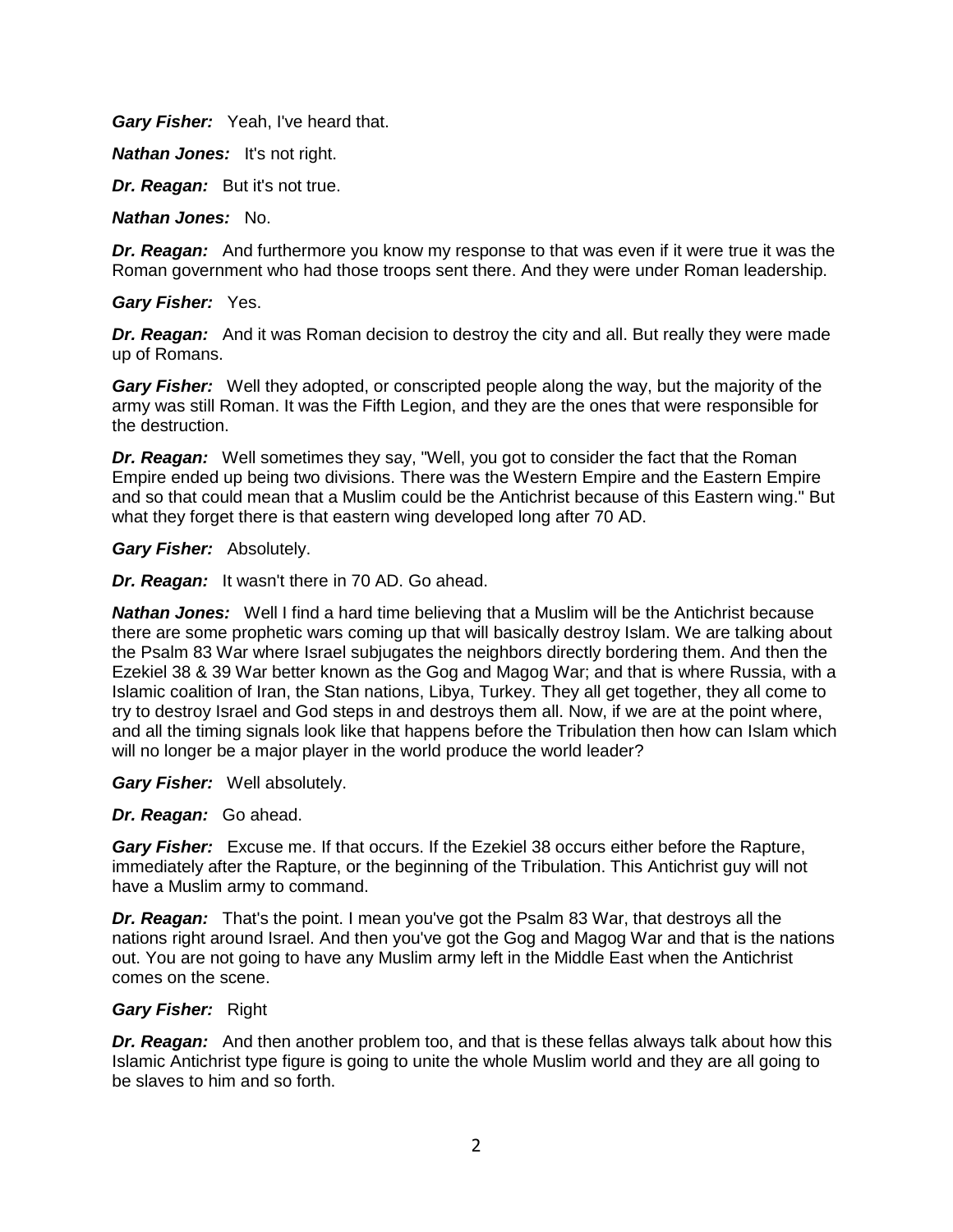#### *Nathan Jones:* Mahdi, yeah.

**Dr. Reagan:** Well, hey that violates the Scriptures. The Scriptures says that the Arab people are going to be a people who are always against each other, or always fighting against each other. And they have throughout history.

#### *Gary Fisher:* Absolutely

*Dr. Reagan:* The Shiites and the Sunnis hate each other with a passion nobody is going to unite those two.

*Nathan Jones:* Plus the Antichrist is supposed to walk into the Temple, desecrate it and declare himself to be god. Now, that is absolute taboo in Islam. You can never claim yourself to be god, it is an instant death sentence.

*Dr. Reagan:* I think that is the strongest argument of all.

*Nathan Jones:* Yes.

*Dr. Reagan:* Any Muslim who declare himself to be God would be killed immediately by the Muslims.

*Gary Fisher:* Right.

*Nathan Jones:* Exactly.

*Gary Fisher:* But we're still dealing here with another issue is it Jehovah or Allah? Which god does he declare himself to be? If he declares himself as Allah there is no Jewish temple who is going to go up there and worship Allah. So, how does that play out?

*Nathan Jones:* That is interesting I have never thought of that.

*Gary Fisher:* Yes.

*Nathan Jones:* Yeah, huh?

*Dr. Reagan:* And also it says the Antichrist is going to make a peace treaty that is going to guarantee the safety of Israel for the first three and a half years of the Tribulation. Do you think the Israelis are going to put their faith in a Muslim Antichrist?

*Nathan Jones:* No, no. They have been burned too many times.

*Dr. Reagan:* I don't think so.

*Gary Fisher:* Not the Israelis I know.

*Nathan Jones:* Isn't it interesting how we look at Bible prophecy through the lens of news, and not through the lens of the Bible.

*Dr. Reagan:* That's right.

*Nathan Jones:* We've flipped it over.

*Gary Fisher:* That's a good point.

*Nathan Jones:* And everybody is really jumping on that train. Obviously Islam is rising.

*Dr. Reagan:* Right.

*Nathan Jones:* But Islam's days are really numbered.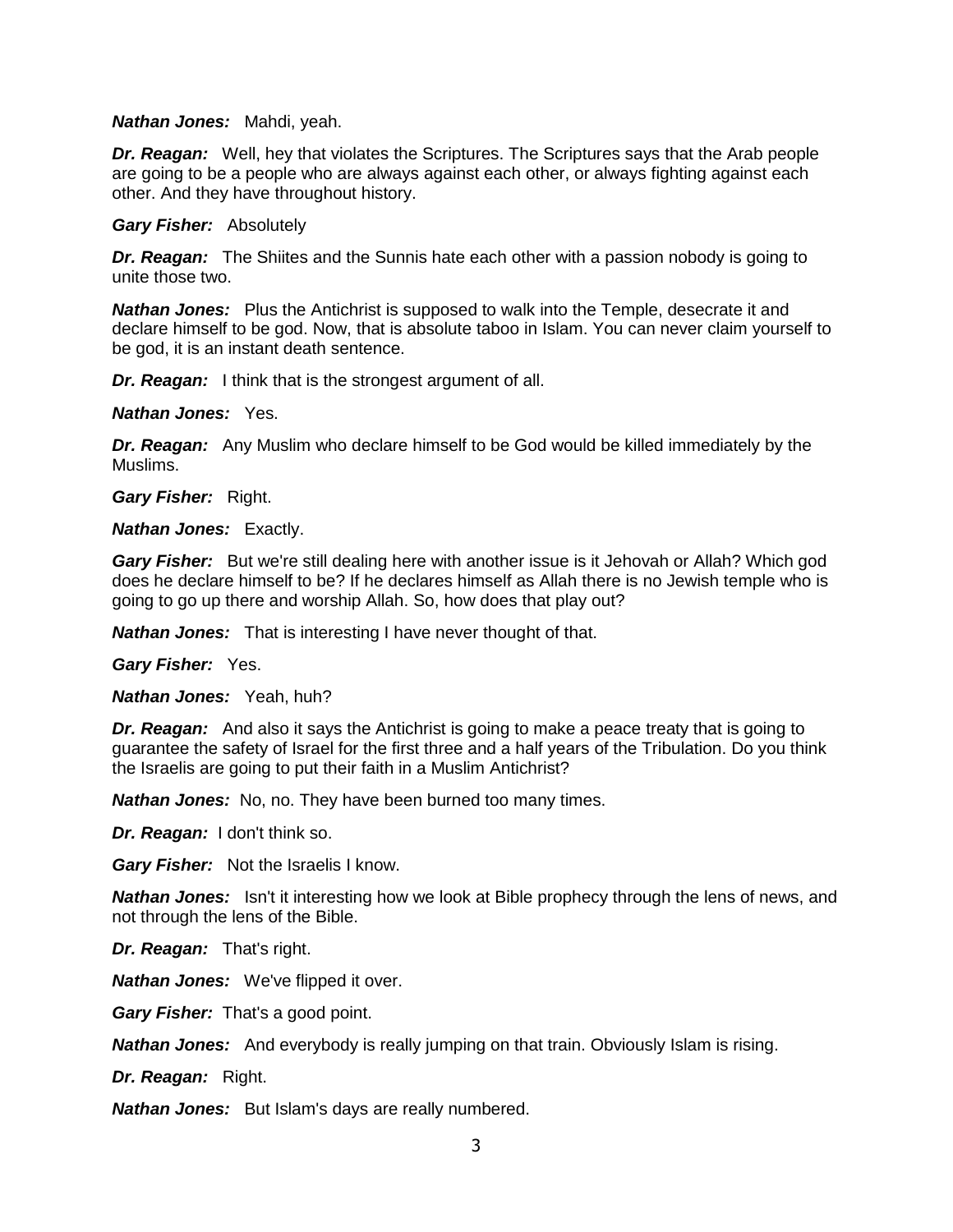*Dr. Reagan:* Yeah. Ok, a number of very prominent Christian leaders have recently taken the position that the Church is going to conquer the world. In fact one of the most prominent Christian leaders in America has taken the position that he has a PEACE plan. Called P-E-A-C-E is stands for I don't know what the letters exactly stand for. But this plan is going to allow the Church to take over the world. And then I'll guess we'll have the Millennium and the Lord will come at the end of that time. You know this is just a revival of Post-Millennialism which died out at the beginning of the 20th Century and now it seems to be coming back. What do you think about this concept?

*Gary Fisher:* I think it is nonsense. The Church has had 2,000 years to try to do this.

# *Dr. Reagan:* Yes.

*Gary Fisher:* So, when are they going to get started? You know, but the main point I think is the Church was never called to do this. The Church was here to occupy until Jesus comes.

# *Nathan Jones:* Yes.

*Gary Fisher:* Jesus is the King, not the Church. The Church is not going to rule anything. Jesus is going to be the Lord of Lords, and King of Kings, and the Church is here to be ambassadors for Him until He comes.

# *Dr. Reagan:* Right.

*Gary Fisher:* What does an ambassador do? He is from one country representing the values of that country in a strange country. Eventually we will be united in our country here under the Lordship of Jesus Christ.

#### *Nathan Jones:* Be home.

*Dr. Reagan:* And it's also a view of a Church Kingdom. The Church is going to rule the world and make it ready for Jesus Christ to come. He comes after, not before. But the Bible says this is going to be Jewish Kingdom. And that He is going to regather the Jews from all over the world, reestablish them in Israel and they are going to be Jewish believers.

# *Gary Fisher:* Absolutely.

**Dr. Reagan:** And He through them is going to flow blessings to all the nations of the world. But this just rules the Jews out completely.

#### *Gary Fisher:* Amen.

*Nathan Jones:* Well this Kingdom Now, or Dominion Theology as it is called it assumes that the Church is getting bigger and bigger and the world is getting better and better. And while the Church is growing it is certainly not taking over the world. Of course we are seeing competition with Islam and other religions, Atheism is growing.

# *Dr. Reagan:* Yes.

*Nathan Jones:* So, you can't look at the world today and say the Church has taken over the world because it goes against totally what is happening.

*Dr. Reagan:* Well it, this is a theory and philosophy, and doctrine that was completely proven false in the early 20th Century. At the end of the 19th Century most Christian leaders both Protestant, Catholic, all took the position that the 20th Century was going to be the century of the Church. The Church would conquer the world. The Church would reign for 1,000 years and Jesus would come. Almost everybody was Post-Millennial. Then suddenly we had World War I,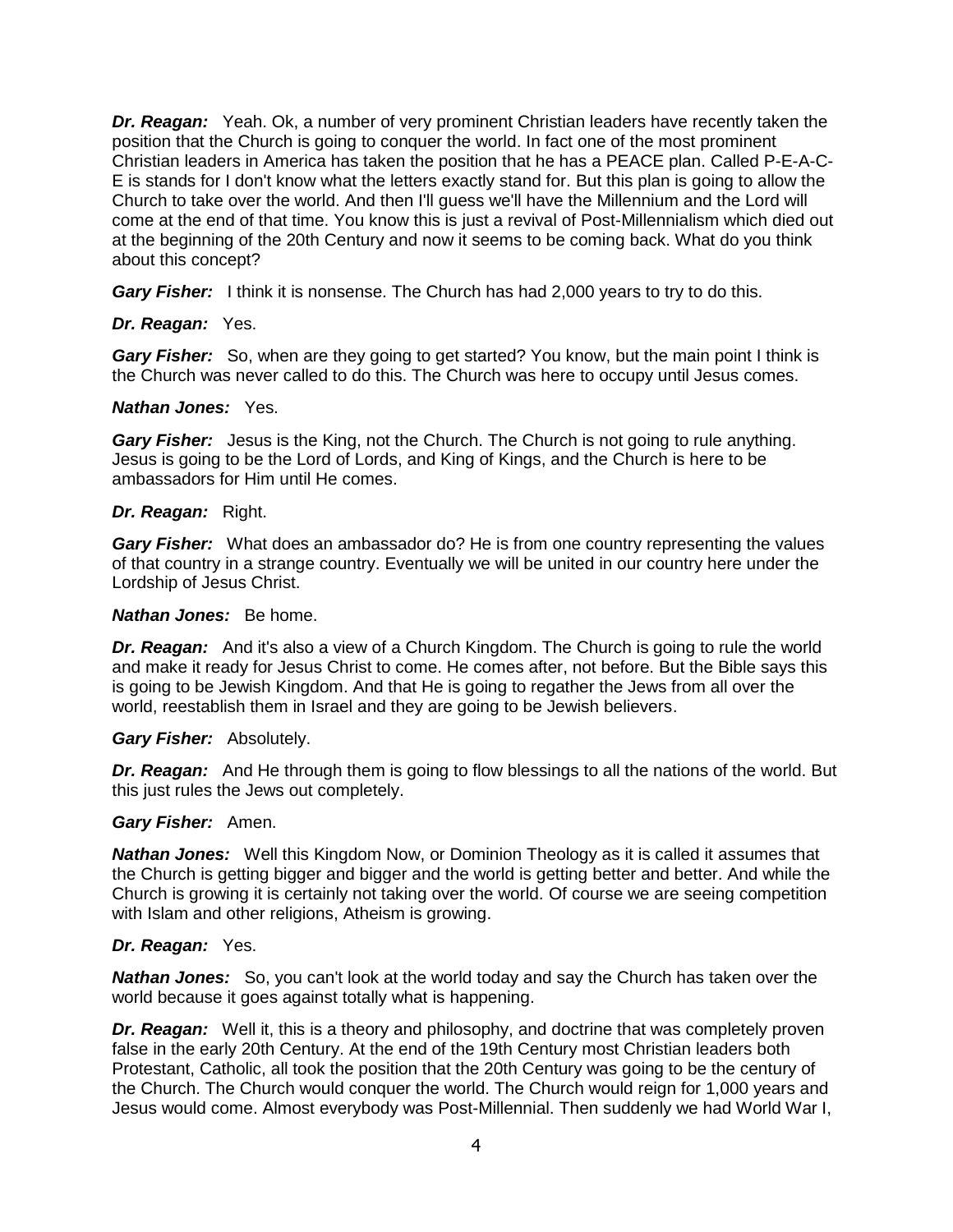the Great Depression, World War II and you couldn't find one of these guys anywhere. Because--

*Gary Fisher:* Yes, it reminded us that man is fallen.

*Nathan Jones:* Yeah.

*Dr. Reagan:* Yeah, and now they are trying to revive this again?

*Gary Fisher:* Yes.

**Nathan Jones:** It's great for missions. Churches love this I think because they see themselves as their church as an important cog in the missions wheel. It produced great missions work in the 1800's but it's not biblical.

*Dr. Reagan:* But Jesus in His own teachings.

*Nathan Jones:* Yes.

*Dr. Reagan:* Pointed out that the vast majority of mankind will always reject the Gospel.

*Nathan Jones:* Sadly.

*Dr. Reagan:* Christianity will never take over the world. He is going to come back. He will take over the world. He will reign.

*Gary Fisher:* I think Church in the meantime ought to stick with what Jesus told them to do; go out teach, make disciples, and baptize, and wait on me.

#### *Nathan Jones:* Yes.

*Dr. Reagan:* Well fellas one of the most popular Bible prophecy teachers on the scene today who has great outreach is teaching, and taught for years that we are in the midst of the Tribulation right now. And that he in fact is going to Jerusalem himself and he is going to convert the Jews, and he is raising money right now to build a headquarters in Jerusalem. What about it?

*Gary Fisher:* It's-- [laughing]

*Nathan Jones:* Wow, ok.

*Dr. Reagan:* Well control yourself.

*Gary Fisher:* It is laughable. I'm sorry. But you know first of all, if we are in the Tribulation where is the Antichrist? Because that is one of the first things that happens in the beginning of the Tribulation.

*Dr. Reagan:* And how can we been in the Tribulation for the past 50-60 years when it is supposed to be 7 years?

*Gary Fisher:* Absolutely. And you know the first few months of the Tribulation opening we have half the world's population dying. When has that occurred? You see this is--

*Dr. Reagan:* This is what happens when you start interpreting prophecies symbolically.

**Gary Fisher:** Yes, that is exactly what it is. And there this I know this teacher that you are referring to and it's, there is a certain arrogance involved here for him to think that he is going over and teach the Jews, and the Antichrist is going to leave him alone while he is murdering all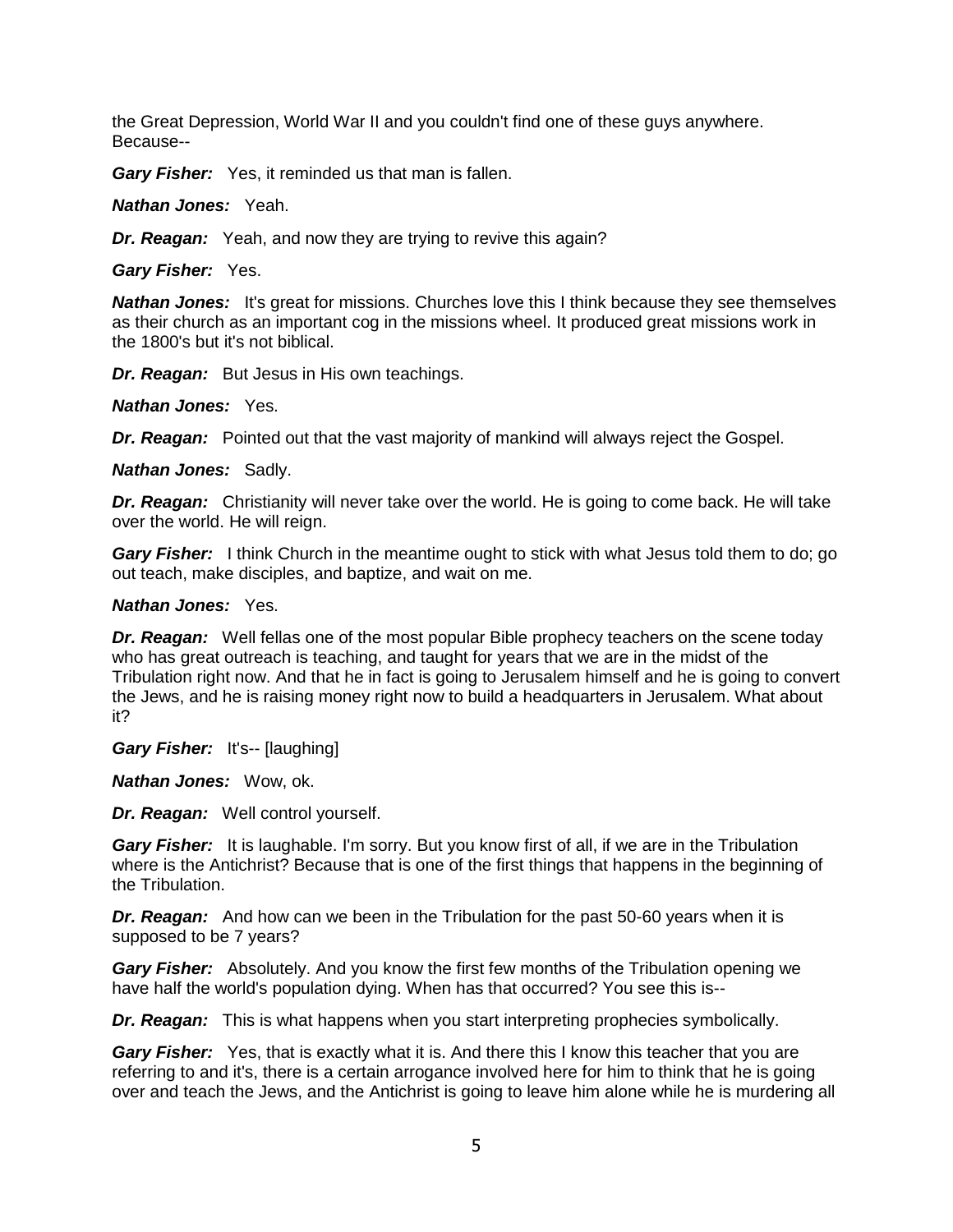the other believers in the world. And the Jews are running for their life so how are they going to be in a Bible school in Jerusalem?

*Dr. Reagan:* You're really getting worked up about that.

*Gary Fisher:* I have. I'm sorry.

*Dr. Reagan:* Nathan any comment?

*Nathan Jones:* Well I looked out the window today and a third of the trees weren't burning, the water wasn't filled with blood, they're weren't dead bodies, no one is trying to make me get 666 on my right hand or forehead.

#### *Gary Fisher:* Good point.

*Nathan Jones:* I mean those are everything that are supposed to happen during the Tribulation and it's not happening. It is just obvious from reading the Bible and taking a literal interpretation that we are not living in the Tribulation.

*Gary Fisher:* Yes.

# **Part 2**

*Dr. Reagan:* Welcome back to Christ in Prophecy and our discussion of prophetic issues from a biblical perspective. We have with us our dear friend Gary Fisher, of Lion of Judah Ministries in Franklin, Tennessee. And Gary we are glad to have you.

*Gary Fisher:* Thank you Dave, it is great to be here.

*Dr. Reagan:* Alright I want to jump into this by asking you a question about the Rapture. The Pre-Tribulation Rapture concept is the idea that Jesus will appear for His Church before the Tribulation begins and take the Church out of the world, both the living and the dead. We will be in Heaven with Him during that terrible Tribulation period, return with Him at the end that is what's called the Second Coming. Now, critics of this viewpoint often point out that it developed in the early 1800's in England and that therefore it is too new to be true. It's just a doctrine that is too new to be true. If it were really true somebody would have thought of it long before then. So what about that guys?

*Gary Fisher:* Well first of all they can't prove that it is new. Second of all it is irrelevant if it's new because Bible prophecy itself in Daniel 12 says in the end times they will start to understand biblical concepts that we have never understood.

*Dr. Reagan:* That is a good point.

*Gary Fisher:* So, but it is irrelevant whether it is new or not. The real point is: Is it in the Bible or not?

*Dr. Reagan:* Is it biblical? Is it biblical?

*Gary Fisher:* Can the Bible support this view or not, and the answer is absolutely yes.

*Dr. Reagan:* Well the Rapture is right there in 1 Thessalonians chapter 4.

*Gary Fisher:* You're right.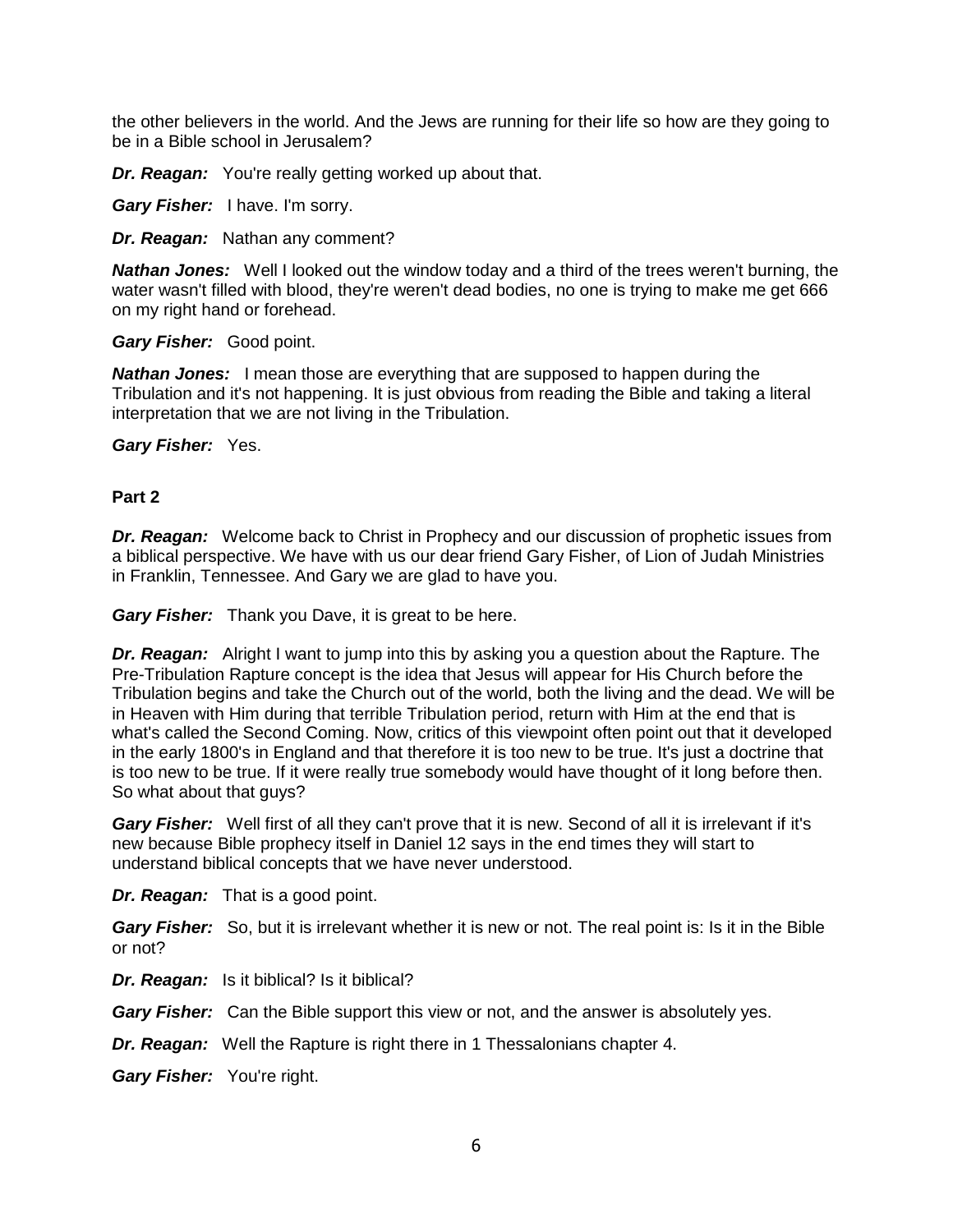*Dr. Reagan:* And I think there are a lot of reasons why it is relatively new. But you know you could have said that to Martin Luther when he began to preach salvation by grace through faith, which is the biblical concept of salvation. That is 1,500 years into the history of the Church, and people say that is too new to be true.

*Gary Fisher:* Right.

*Nathan Jones:* Yeah.

*Dr. Reagan:* Or you could have said that to Albert, what was his name I can't even think now, but the fella in the 19th Century who began to offer invitations at the end of his services. And people said well that is just unbiblical nobody's ever heard of doing that.

*Gary Fisher:* Yes.

*Dr. Reagan:* But let's get back to the point. The point is it's in the Bible.

# *Gary Fisher:* Yes.

*Dr. Reagan:* And when people talk about too new to be true I think they just got to understand that first of all people didn't study Bible prophecy throughout most of Church history because the Roman Catholic Church had a position called Amillennialism. If you differed with that position whatever you wrote was burned and you were burned at the stake. And so people just didn't fool with it. And then when it got into the Reformation people didn't really get into Bible prophecy in great detail either. It was only with the Puritans that they began to really study Bible prophecy and about 400-500 years ago.

*Nathan Jones:* And that's right about the Puritans. Matter of fact now they attribute, those who are against the Pre-Trib view attribute it to Darby, and they say he got it from a teenage girl named Mary MacDonald. Margaret MacDonald, excuse me. And they're the ones that came up with the idea. But I've been reading this great book it is called, "Dispensationalism before Darby" by Dr. William Watson. And he's an expert on the Puritan writings from the 1500's and 1600's. And he has found all sorts of different Puritan writers who were exposing different aspects of the Pre-Trib view. For instance Joseph Mede, Increase Mather, Pierre Jurieu, Philip Doddridge, John Gill, James McKnight, Thomas Scott, Morgan Edwards, William Witherby. The list goes on and on about people who are talking about the Pre-Trib Rapture well before Darby came on the scene.

# *Gary Fisher:* That's true.

*Dr. Reagan:* Some of them, a lot of them were talking about the fact that just the Rapture was going to be an event separate from the Second Coming. Some might have presented it three and a half years before, four years of five.

*Nathan Jones:* Yeah, their times were all different.

**Dr. Reagan:** But they began to realize that there really must be a separate coming of the Lord from the Second Coming.

*Nathan Jones:* Because I find those who disagree with the Pre-Trib Rapture are Post-Trib Rapturists who believe the Rapture and the Second Coming are one and the same. And these writings from the Puritans clearly define there are two different, a Rapture and a Second Coming.

*Gary Fisher:* Yes.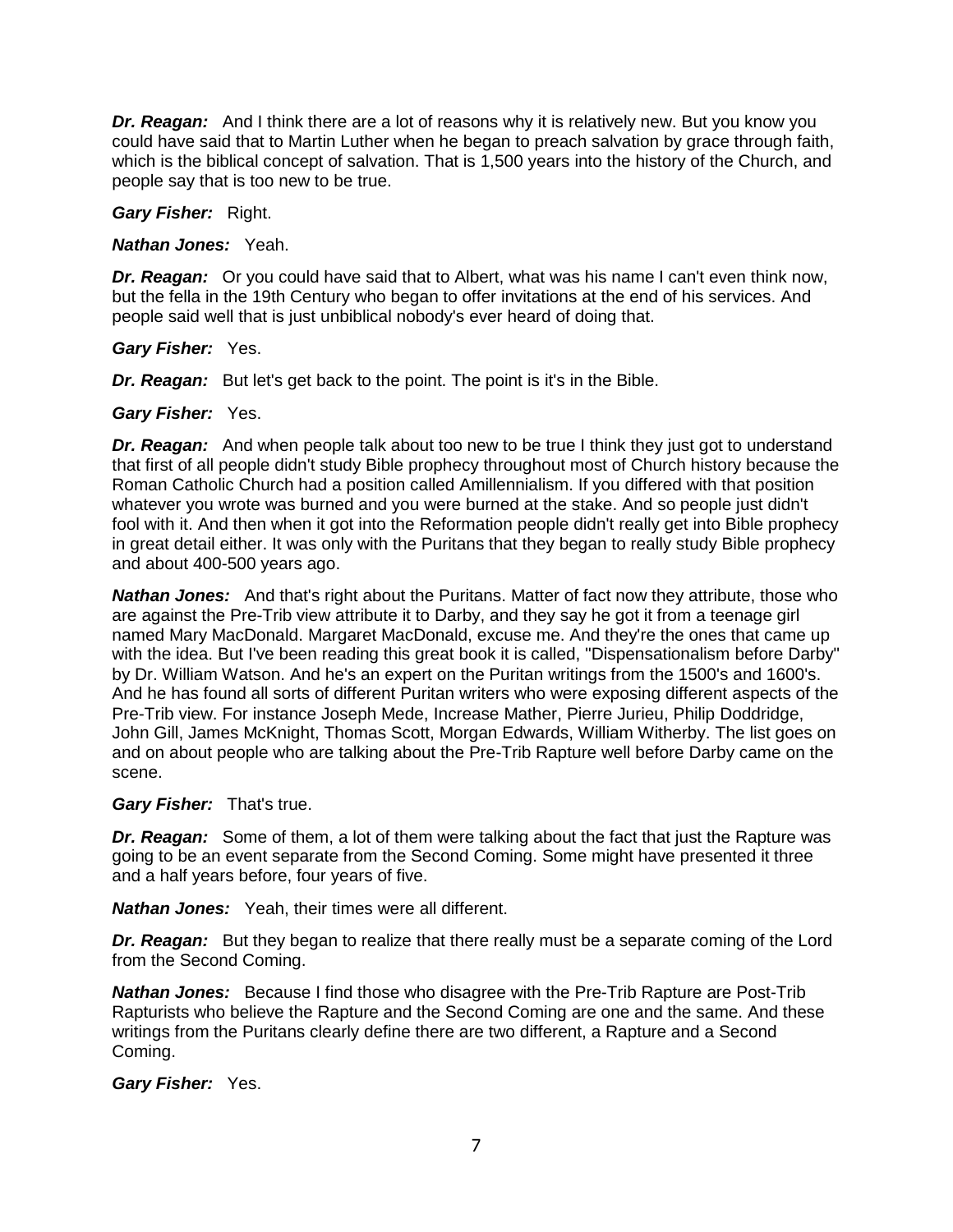*Dr. Reagan:* But you see my question for them is how can the Rapture and the Second Coming be one and the same, because Jesus appears in the heavens in one, and the other He comes to earth.

*Gary Fisher:* It's impossible.

*Dr. Reagan:* So, you are going to have to have a yo-yo Rapture where you go up to meet the Lord in the sky, you're suddenly transformed and then you come right back down to earth. Doesn't make any sense.

*Gary Fisher:* Well also if you have the Rapture at that point.

*Dr. Reagan:* Yes.

*Gary Fisher:* All are translated from mortal to immortal there are no mortals left to go on to the Millennium.

*Nathan Jones:* Excellent point.

*Dr. Reagan:* Yes, you have no population for the Millennium.

*Gary Fisher:* So, the only thing you can do at that point is allegorize the Millennium.

*Dr. Reagan:* I still like you're point that you made though that Daniel was told, "Lord I don't understand the prophecies you've given me." And God said, "Daniel, they are not for you to understand, they are for you to write down.

#### *Gary Fisher:* Amen

*Dr. Reagan:* When the time comes to understand all end time Bible prophecy it will be at that time."

*Gary Fisher:* Jesus pulled this same thing on His disciples. They were used to Jewish theology about this coming King, you are going to have the kingdom and that kind of stuff. And one day He threw onto them in John 14, "I go to prepare a place for you, that where I am there you maybe also." That was totally new. I can hear them, it is too new to be true.

*Dr. Reagan:* Ok, well people have been proclaiming the imminent return of Jesus for hundreds of years, He could come any moment. Is His return really imminent?

*Nathan Jones:* Well I would definitely go to Matthew 24 verses 36, 42, 44, 50 and chapter 25:13, every instance of Jesus saying His return is like a thief. In other words I don't expect a thief to come. If a thief announced, "I'm coming to your house at 3 o'clock." I would be ready for him. I would have my shotgun. I'd be all set. But when a thief comes he sneaks in at a time you don't expect. Now, if the Rapture and the return of Jesus was at the Second Coming we would know exactly seven years to the day when Jesus would come. How would He come like a thief?

# *Gary Fisher:* Absolutely.

*Nathan Jones:* He couldn't possibly. Plus He says, "Look out." "Be ready." "Keep your lights lit, you don't know when the Bridegroom is coming."

# *Gary Fisher:* Absolutely.

*Nathan Jones:* So again and again, Jesus Himself said that we wouldn't know when His return would be.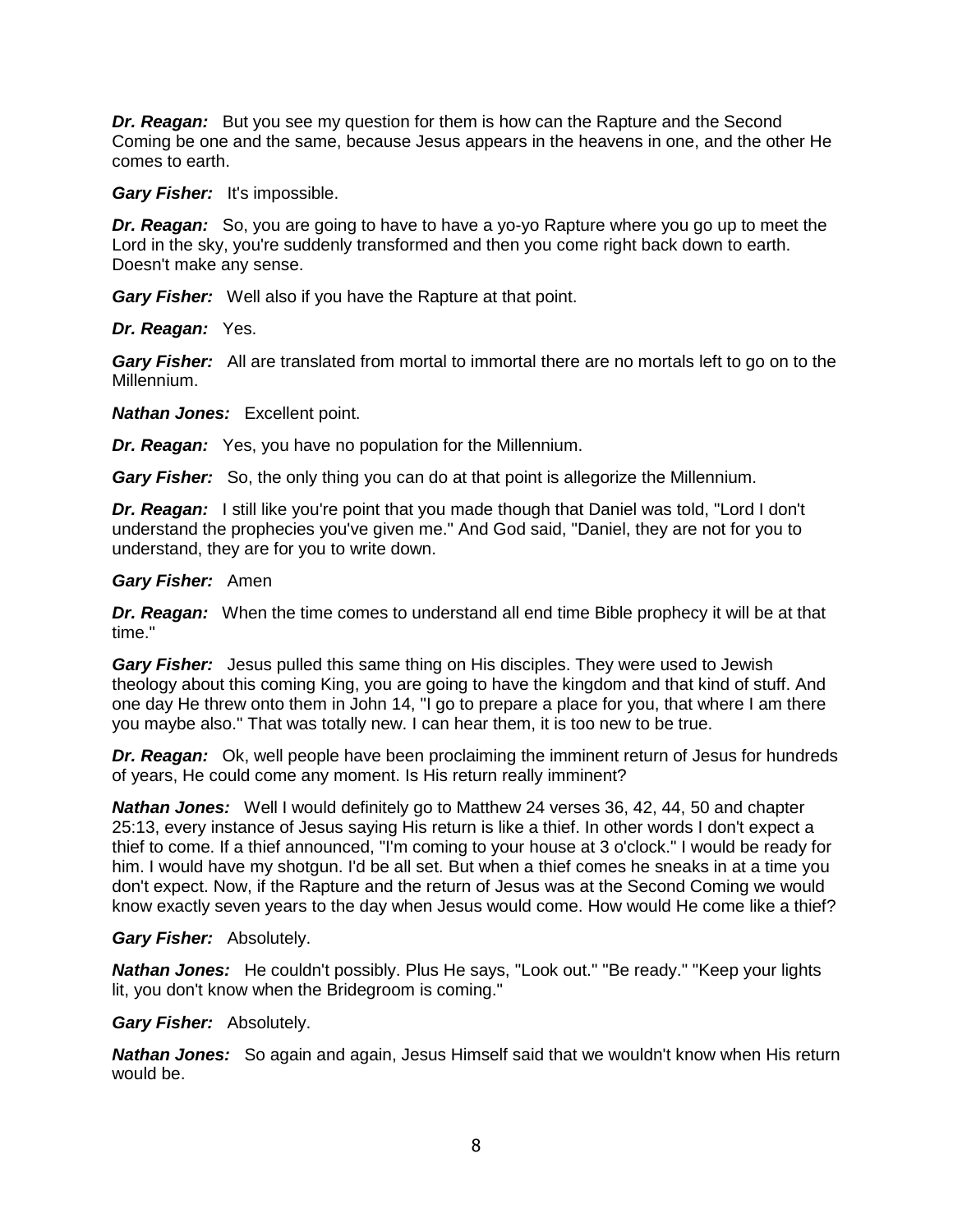*Dr. Reagan:* The point you just made there is a really good one and that is the idea that we know from the book of Revelation that it is going to be exactly seven years, years of 360 days.

*Gary Fisher:* Yes.

**Dr. Reagan:** From the time that that peace treaty is signed by the Antichrist with Israel until the Second Coming of Jesus. I mean if you are around at that time you can count the days.

*Nathan Jones:* Exactly.

*Gary Fisher:* That's right.

*Dr. Reagan:* So, when He keeps talking about the fact that you cannot know when I'm going to return, He's got to be talking about--

*Gary Fisher:* About the Rapture.

*Dr. Reagan:* -- some other return and it must be the Rapture.

*Nathan Jones:* Exactly.

*Gary Fisher:* Matthew 24:44, "You do not know the day your Lord is coming."

*Dr. Reagan:* Yes, and that can be imminent. All imminency means is that it is an event that can occur any moment. And that is true of the Rapture. There is not one prophecy that has to be fulfilled for the Rapture to occur.

#### *Gary Fisher:* Right

*Dr. Reagan:* There maybe prophecies that will be fulfilled before it occurs like the establishment of Israel. Or perhaps Psalm 83 War. Maybe even the Gog and Magog War we don't know. But it doesn't have to if the event is imminent.

*Gary Fisher:* That's right. And the prophets that wrote about those events didn't know anything about the Church.

*Dr. Reagan:* That's true. That's true.

#### *Nathan Jones:* Yeah.

*Dr. Reagan:* Ok, well one of the worse abuses of Bible prophecy I think both of you would agree is date setting. In fact sometimes I get, I'm embarrassed to admit I am a Bible prophecy teacher because of the nonsense that goes on in date setting. I've always taken the position that we cannot know the date but we can know the season of the Lord's return. And I've been accused of date setting for saying that. Is that date setting to say that you can know the season of the Lord's return?

*Gary Fisher:* Absolutely not. Matthew 24:32 Jesus said, "The generation that sees the budding of the fig tree knows that summer, a season, is near." That is license for us to know the season. So then we've got to decide what the fig tree is. And of course I believe God uses the symbol of the fig trees as a stand in for Israel. Hosea 9:10, "I saw your forefathers as the first fruits on the fig tree." I believe Jesus is referring to the fig tree and the generation that sees it come back together is the generation that knows that summer, the season.

*Nathan Jones:* And you are defining terminology. We have people write in say, "Well what is it fall, or spring, you are saying that is the season." But you're not talking a season as a time of the year.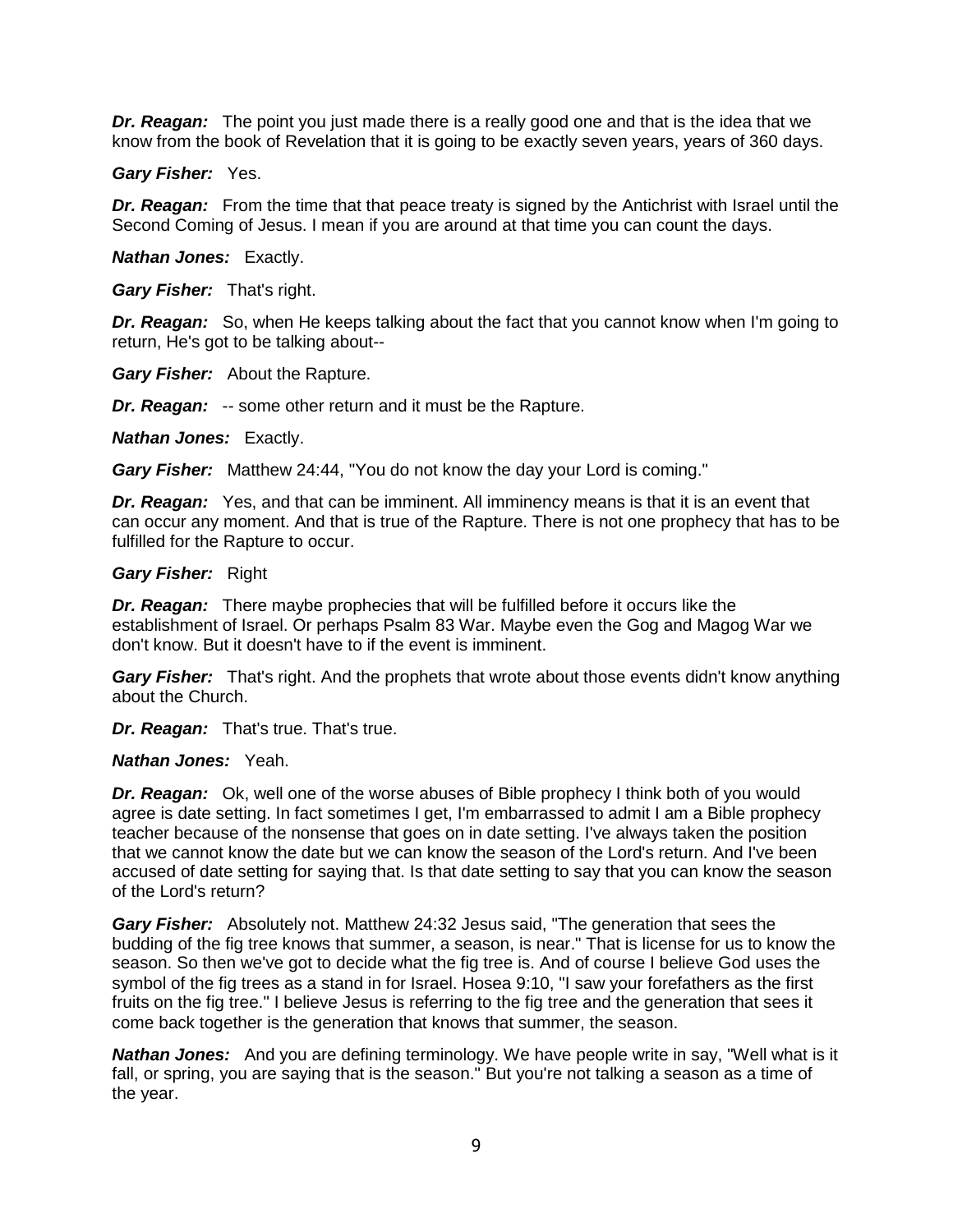*Gary Fisher:* Absolutely not.

*Nathan Jones:* You are talking an era or time period here.

*Dr. Reagan:* There you go. Yeah.

*Gary Fisher:* Time period, good way to say it.

*Dr. Reagan:* And the Bible gives us signs. I mean over and over it tells us here are signs we are to watch for. For example what is your favorite verse in the New Testament?

*Gary Fisher:* Hebrews 10:25, "Encourage each other and so much the more as you see the day approaching."

*Dr. Reagan:* Now look, later on it identifies that day not as Sunday, but it identifies that day as the Day of Judgment that is coming.

*Gary Fisher:* Yes.

*Dr. Reagan:* It says you can identify it. That means you can look out and you can say, "You see this? You see that? You see that? Hey this is about to happen." Right?

*Gary Fisher:* Well absolutely and it says you can see certain things.

*Dr. Reagan:* Yes. Yes.

*Gary Fisher:* So, there.

*Dr. Reagan:* Jesus Himself said when you see all these things begin to happen.

*Gary Fisher:* Luke 21:28.

*Dr. Reagan:* Know that I am right at the door of Heaven and I am ready to come.

*Gary Fisher:* Amen. Today would be good.

*Nathan Jones:* He even gave us what those things were in Luke 21, Matthew 24, Mark 13.

*Gary Fisher:* Absolutely.

*Nathan Jones:* He said there would be false prophets, there would be wars, there would be plagues.

*Gary Fisher:* Yes.

*Nathan Jones:* There would be fearful signs in the sky. There would be different events especially Christian persecution. So He told us what to look out for and that they would come more frequently and more intensely the closer we are getting to Jesus Christ. Look at the earthquakes as one of the examples they are definitely increasing in frequency and intensity. So we know that Jesus is coming soon. We are in like you said the season.

*Gary Fisher:* We are in the season.

*Nathan Jones:* We are in the season.

*Dr. Reagan:* What would you consider to be the single most important sign that we are living in the season of the Lord's return?

*Gary Fisher:* The regathering and the reinstitution of the nation of Israel.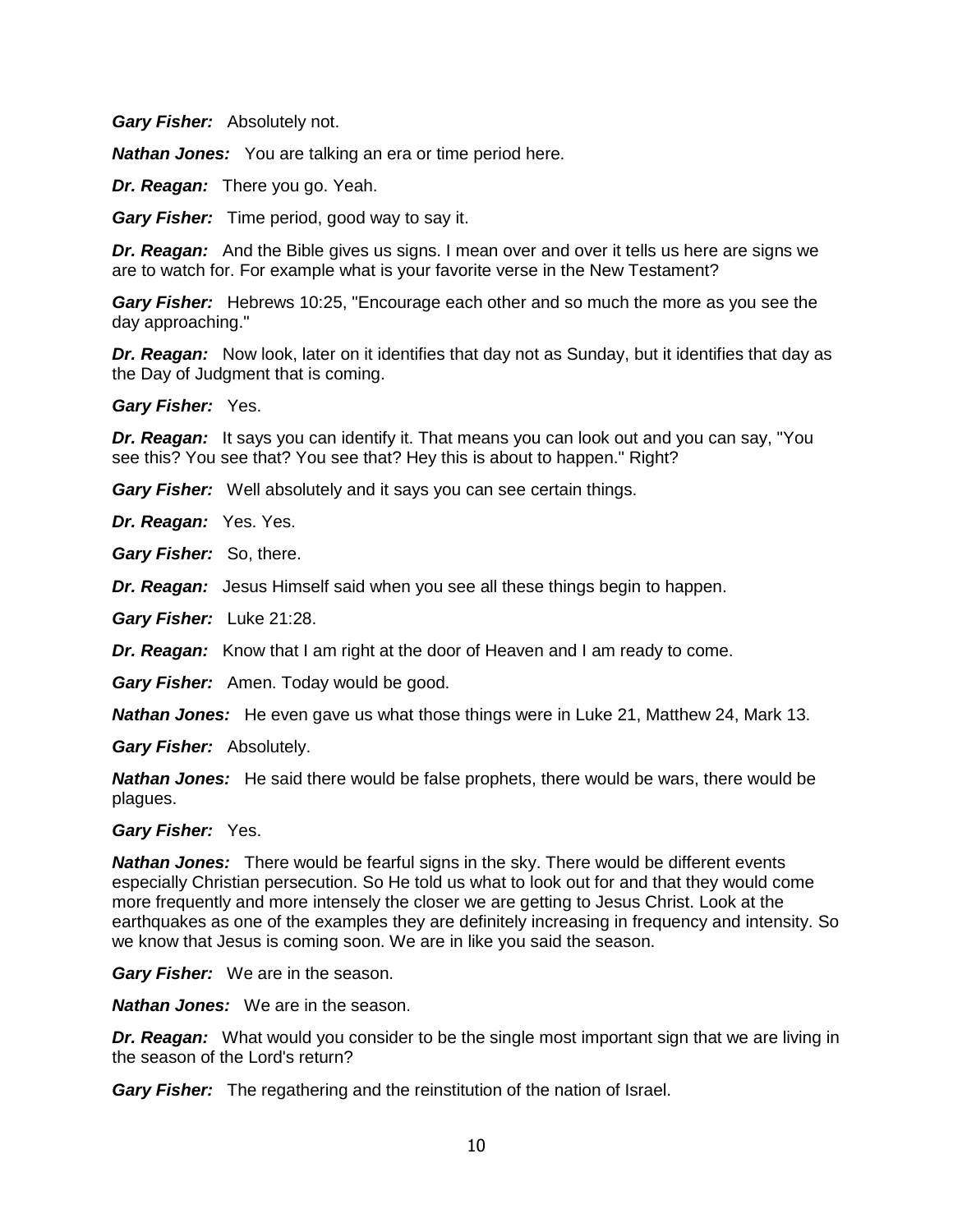*Dr. Reagan:* How about you Nathan?

*Nathan Jones:* Well I used to think that but then I thought of after hearing Dr. Ron Rhodes start using the word convergence it was like, that's it, convergence. In other words not just one sign like Israel, which I think is the super sign.

*Dr. Reagan:* Yeah, that would be the single most important.

*Nathan Jones:* But all these different signs coming together at once makes a sign in of itself.

*Gary Fisher:* Great point.

*Nathan Jones:* Yeah.

*Gary Fisher:* Excellent point.

*Dr. Reagan:* That is very true for the first time in history all of the signs are coming together.

*Gary Fisher:* But none of them were individually relevant until we had Israel in place.

*Nathan Jones:* Until Israel.

*Dr. Reagan:* That's right.

*Gary Fisher:* Then all the rest of them heat to that one, gather to it and we have all of them together at one time.

*Dr. Reagan:* Of course the reason for that is all of end time Bible prophecy focuses on Israel.

*Gary Fisher:* Yes.

*Dr. Reagan:* It talks about the regathering of the people, the re-establishment of the state, the reclamation of the land, the revival of the language, the reoccupation of the city of Jerusalem. I mean it just goes on and on, focuses on Israel. And one of the very last prophecies it mentions is that all the nations of the world will come together against Israel.

*Gary Fisher:* Absolutely.

*Dr. Reagan:* What are we seeing right now?

*Gary Fisher:* Absolutely. And all of these signs.

*Dr. Reagan:* Including the United States of America.

*Gary Fisher:* And all of these signs are signs of the Second Coming.

*Dr. Reagan:* Yeah, that's right.

**Gary Fisher:** And we see them coming together. We are in this tight little squeeze between the Rapture and the beginning of the Tribulation.

*Dr. Reagan:* That's a very good point. It is kind of like Tim LaHaye once told me he said, "He and his wife were walking through a shopping center and she said, 'Look around what do you see that is different?' He said, "It was in September and he looked around and said, 'I don't see anything different.' She said, 'Look again.' And he looked again and he said, 'Well they are putting up Christmas decorations everywhere.' She said, 'What is that a sign of?' He said, 'Christmas.' She said, 'Yeah. And is also a sign that Thanksgiving is right around the corner.'"

*Gary Fisher:* Amen.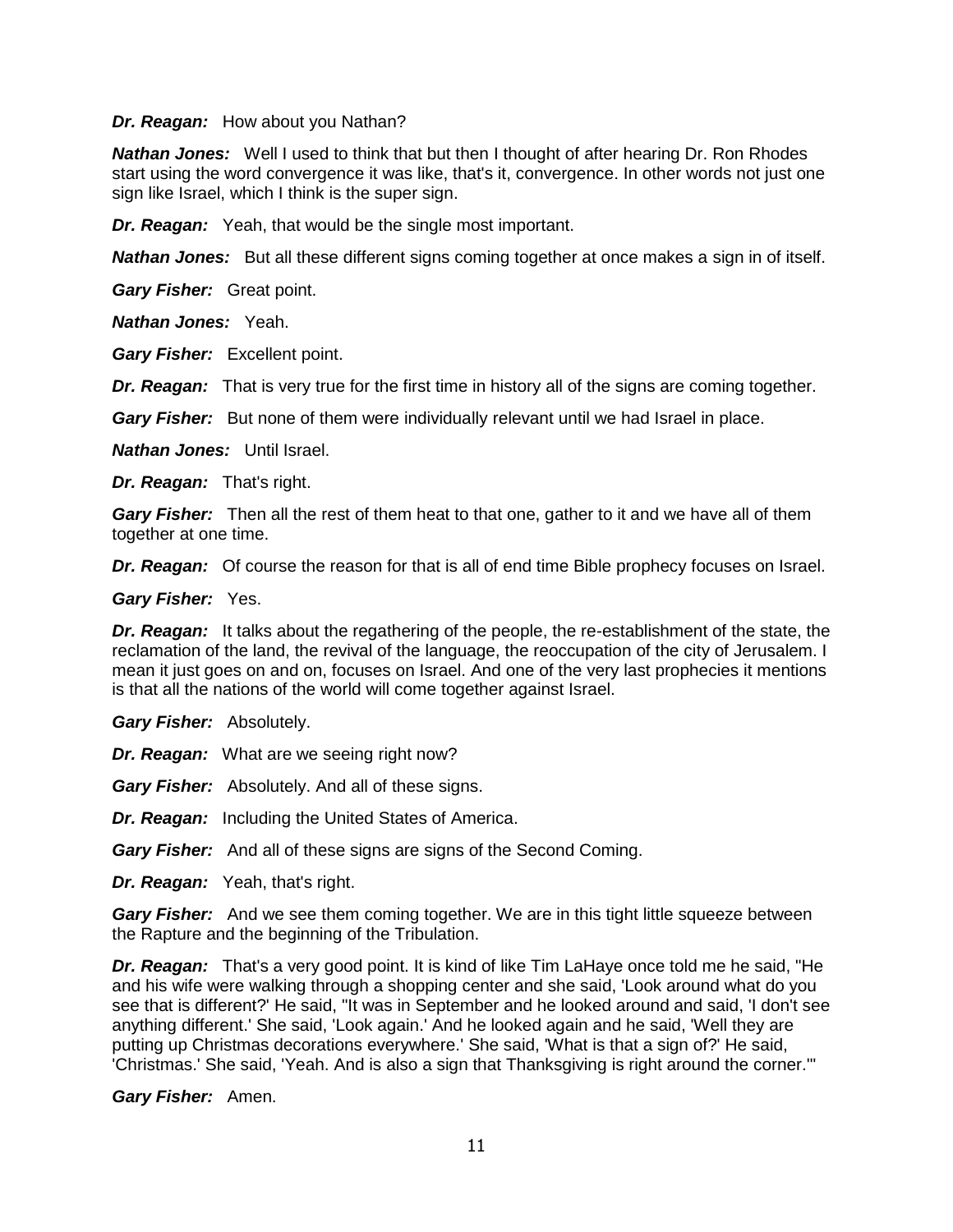*Dr. Reagan:* The signs were not pointing to Thanksgiving but when you see those signs you know Thanksgiving is around the corner.

*Gary Fisher:* That's right.

*Dr. Reagan:* The signs are pointing to the Tribulation and the Second Coming but when you see them the Rapture is right around the corner.

*Gary Fisher:* Today would be good.

*Nathan Jones:* Excellent point. Yeah. Yeah it would.

*Dr. Reagan:* Well the world keeps trying to settle the Middle East crisis with politics. Can the Middle East crisis be solved with politics, by negotiation, peace treaties that sort of thing?

*Gary Fisher:* No.

*Dr. Reagan:* Deals?

*Gary Fisher:* No.

*Dr. Reagan:* Why not.

*Gary Fisher:* It is a supernatural problem.

*Dr. Reagan:* It is a spiritual problem.

*Gary Fisher:* It is supernatural, it is a spiritual problem and it is going to be solved by the King of Kings, and Lord of Lords when He returns. It is the oldest family feud on the history of the planet.

*Nathan Jones:* Thousands of years.

*Gary Fisher:* And somebody born in Washington and raised at Harvard and that kind of stuff isn't going to come up with some smart plan to fix this. It's got to be fixed by the King of Kings, and Lord of Lords.

*Nathan Jones:* Plus we know--

*Dr. Reagan:* And yet we continue to put all this effort into the politics of it.

*Nathan Jones:* Yes.

*Gary Fisher:* And money.

*Dr. Reagan:* Yes. How about you Nathan?

*Nathan Jones:* Well we know that the peace process is going to fail because biblically we know there are certain like we mentioned earlier end time wars coming. The Psalm 83 War, the Gog and Magog War; wars between Islamic nations and Israel. So we might get a two state solution which would be a huge disaster. We might see all these things happening but we know that biblically everything is going to fail or at least it will be super temporary because there are big wars coming up.

*Dr. Reagan:* Ok. Do you see any prophetic significance to the growing worldwide persecution of Christians?

*Nathan Jones:* Well I think Jesus one of those signs we talked about that shows we are in the season Luke gave us in 21 verse 12, Jesus did, "Before all these things they will lay their hands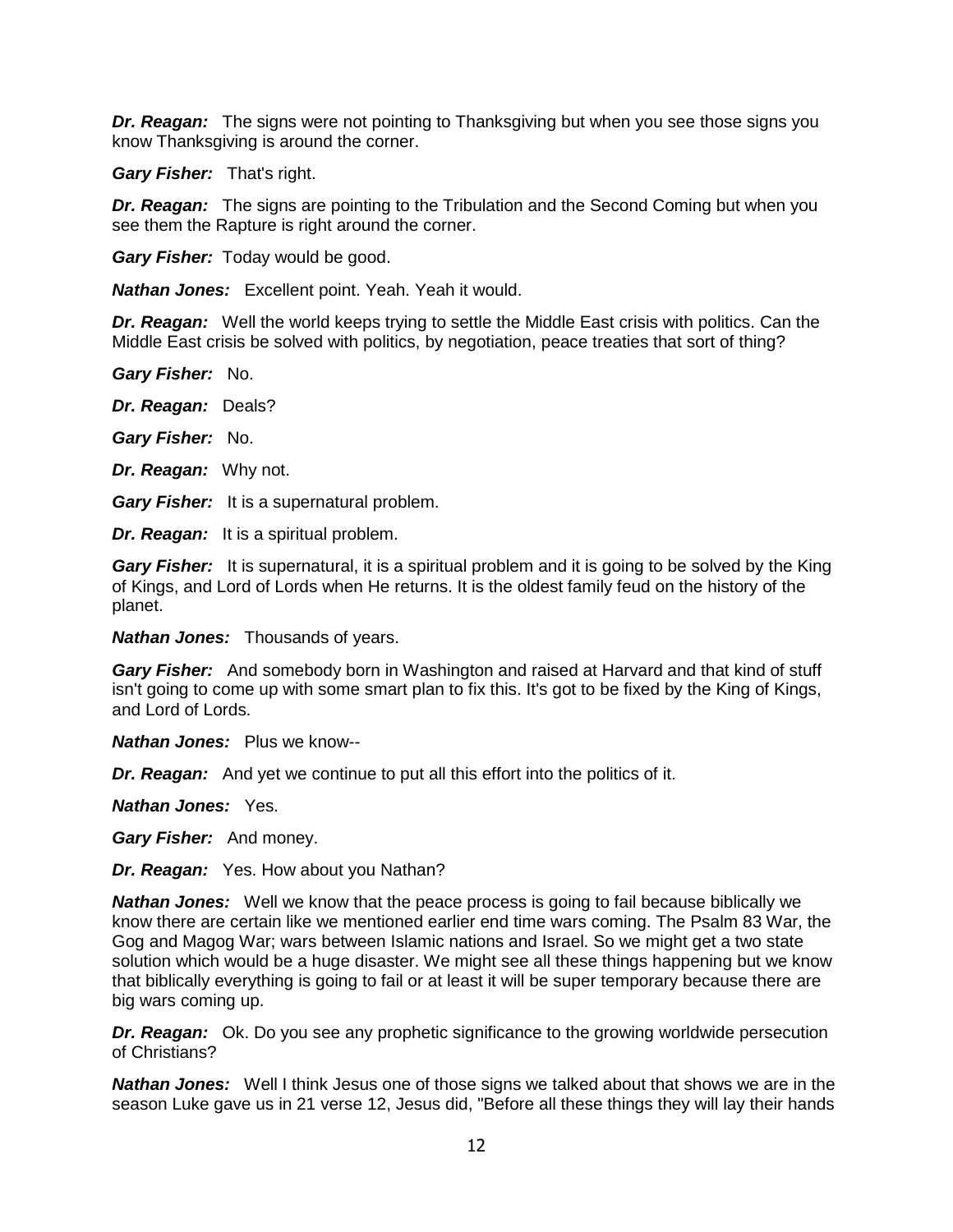on you and persecute you. They will hand you over to the synagogues and prisons. You will go up before kings and governors because of My Name." And again and again Jesus said that we would be persecuted for following Him. And we are seeing that growing especially with ISIS marching around the Middle East and killing Christians. We are seeing persecution in the United States against bakers, and florists, and clerks.

#### *Gary Fisher:* Yes.

*Nathan Jones:* It will increase because Satan hates the Christian. There was a point made once that really struck me is that no one is persecuting the Muslims. No one is persecuting the Buddhists.

*Dr. Reagan:* Yeah, well they can do this.

*Nathan Jones:* They are only persecuting the Christians. That is a spiritual thing. I think that is a proof that the Bible is true to the Word because only Christianity is persecuted.

*Dr. Reagan:* Satan is focused on Christianity.

*Nathan Jones:* Yes. He wants it destroyed.

*Gary Fisher:* And I would add this. Good point Nathan, Nathan, I'm sorry. There is only one name under Heaven given among men where we must be saved.

#### *Nathan Jones:* Yes.

*Gary Fisher:* So Satan knows he has a short time left and he wants to discredit that one Name.

*Dr. Reagan:* That is a good point you just made because Satan knows Bible prophecy. It says in the book of Revelation that he is cast down to earth he knows his time is short.

*Gary Fisher:* Yes.

*Dr. Reagan:* And he knows his time is short.

*Gary Fisher:* He does.

*Dr. Reagan:* And he is doing everything he can to destroy both Christians and Jews.

*Gary Fisher:* Absolutely.

*Dr. Reagan:* Because another thing that is happening on the world scene is tremendous increase in Anti-Semitism.

*Nathan Jones:* Wow, yes.

*Dr. Reagan:* Just like just before the Holocaust. I think that has prophetic significance.

**Gary Fisher:** It's huge. God is using that as a tool to call the nation of Israel back into the land of Israel.

*Dr. Reagan:* Yes. Yes.

*Gary Fisher:* It is an incentive for them to go back. And He said they would come back.

*Dr. Reagan:* And they are going back.

*Gary Fisher:* And they are going to go back.